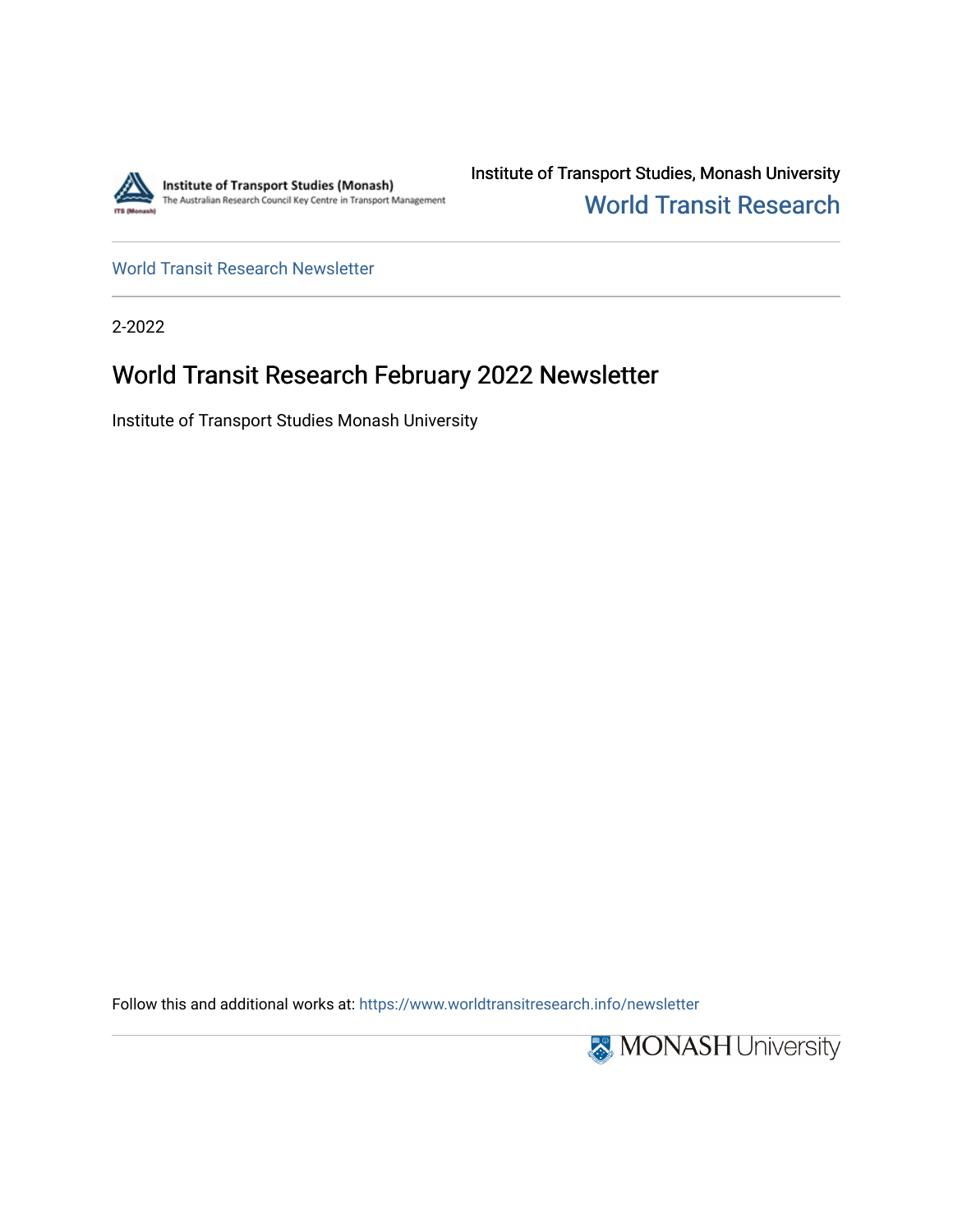

## **World Transit Research**

### **February 2022 Newsletter**

[http://www.worldtransitresearch.info](http://www.worldtransitresearch.info/)

Welcome to the WORLD TRANSIT RESEARCH (WTR) clearinghouse newsletter. This newsletter, which is published bi-monthly, summarises new research published in the field which has been added to the World Transit Research clearinghouse research database.

WTR is now used by public transport researchers in over 8,000 cities and towns in 170 countries worldwide.

#### **BACKGROUND**

World Transit Research (WTR) is designed to help public transport practitioners and researchers get easier access to quality research in the field of public transport planning. WTR is a free repository of research papers, reports, research abstracts and links to research findings from leading research journals indexed and searchable to ensure easier access to topics of interest. The site is developed and run by the Public Transport [Research Group](http://publictransportresearchgroup.info/) at the Institute of Transport Studies, Monash University. The clearinghouse performs the following functions:

- Search/Find The database is searchable on key words and also via a list of subject areas
- Newsletter Subscription Those accessing the website can enrol in a free email newsletter. This broadcasts new publications in the field every 2 months
- Links links to relevant associated sites are provided
- Submit Research Researchers can use the website to suggest items for inclusion in the database. Copyright requirements are described.

#### **NEWSLETTER**

Your recommendation can help grow our number of subscribers. Do you know someone interested in public transport research that would like to receive this newsletter? Ask them to go to<http://www.worldtransitresearch.info/> and enter their email address in the box provided under Newsletter.

#### **NEW ADDITIONS**

World Transit Research clearinghouse now includes some 8,831 research reports/papers. Some 93 published papers have been added. The new ones are listed in the attached table. In addition new journals and relevant papers are also occasionally added from previous publication records.

#### **CONTRIBUTE YOUR RESEARCH AND INCREASE YOUR CITATIONS**

Should you have any relevant papers that you think should be included in this repository, please log on t[o www.worldtransitresearch.info](http://www.worldtransitresearch.info/) and click on the Submit Research icon. The WTR Clearinghouse is a very effective tool to increase author citations of research since it acts to publicise your research to those interested in this field.

#### **UNSUBSCRIBE**

To unsubscribe from this newsletter please email request to Monash-ITS-WTR@monash.edu.

#### **JOURNAL SUBSCRIPTIONS**

Articles on the following two pages denoted with an asterisk \* are from Journals that do not require a subscription to view the full article.

#### **SUGGESTIONS WELCOMED**

If you have any queries or suggestions on how to improve our publication, we would love to hear from you at: [enquiries@worldtransitresearch.info](mailto:enquiries@worldtransitresearch.info)

Wendy Walker Research Clearing House Manager Monash University, Australia [enquiries@worldtransitresearch.info](mailto:enquiries@worldtransitresearch.info) PH +61 4 4733 9771

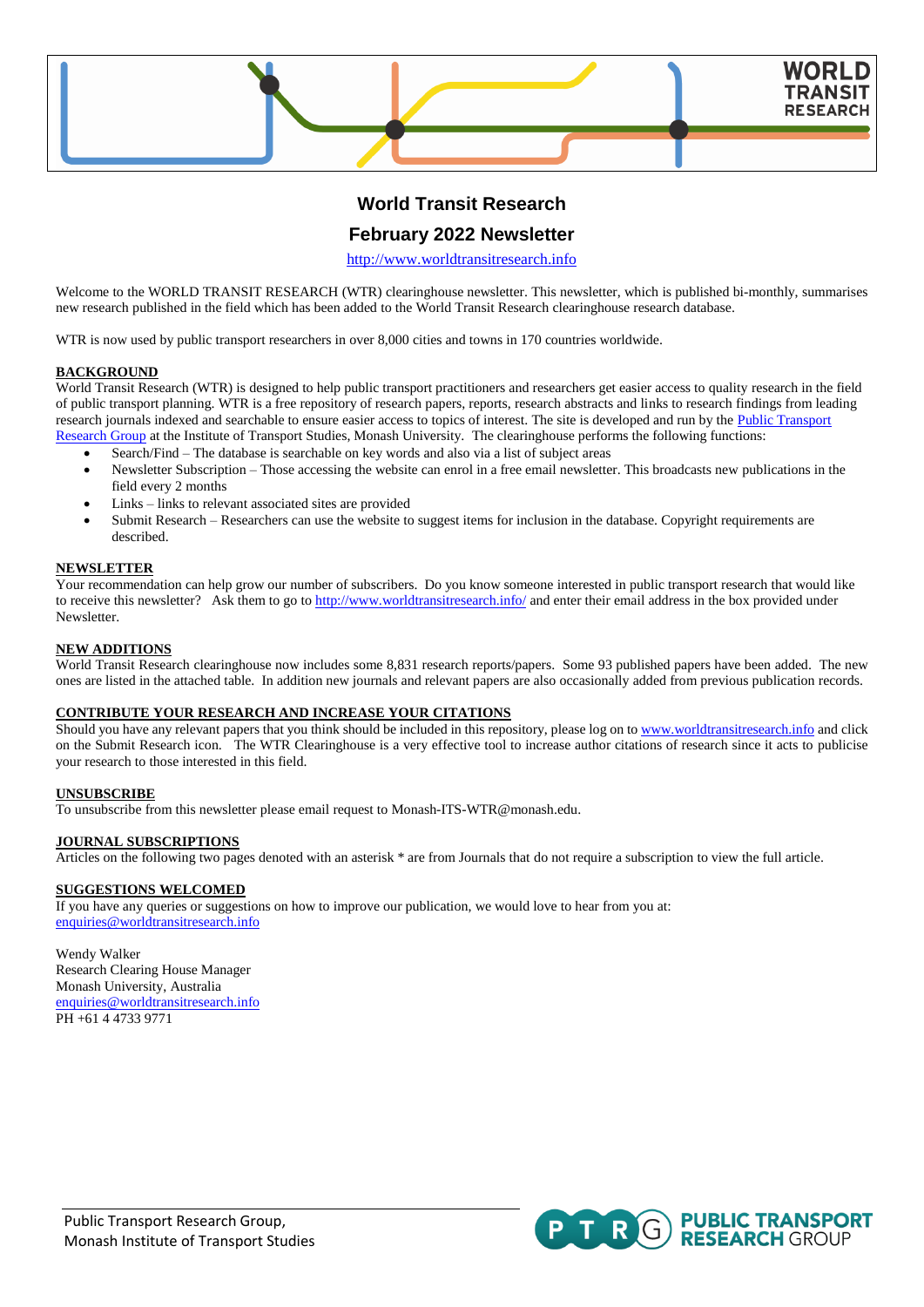**PTRG** PUBLIC TRANSPORT

### **WORLD TRANSIT RESEARCH – NEW RESEARCH PUBLICATIONS**

| <b>AUTHOR</b>                                                                      | <b>TITLE</b>                                                                  | <b>CATEGORY</b> |
|------------------------------------------------------------------------------------|-------------------------------------------------------------------------------|-----------------|
| E Deschaintres, C Morency, M Trépanier                                             | <b>Measuring Changes in Multimodal Travel Behavior Resulting from</b>         | Planning        |
|                                                                                    | <b>Transport Supply Improvement</b>                                           |                 |
| J Cai, Y Liang                                                                     | System Dynamics Modeling for a Public-Private Partnership Program to          | Planning        |
|                                                                                    | Promote Bicycle-Metro Integration Based on Evolutionary Game                  |                 |
| J Zhou, H Koutsopoulos                                                             | Virus Transmission Risk in Urban Rail Systems: Microscopic Simulation-        | Planning        |
|                                                                                    | <b>Based Analysis of Spatio-Temporal Characteristics</b>                      |                 |
| H Bi, Z Ye, Y Zhang                                                                | Analysis of the Integration Usage Patterns of Multiple Shared Mobility        | Planning        |
|                                                                                    | <b>Modes and Metro System</b>                                                 |                 |
| S Han, E Lee, D Kim                                                                | Multi-Objective Optimization for Skip-Stop Strategy Based on Smartcard        | Planning        |
|                                                                                    | Data Considering Total Travel Time and Equity                                 |                 |
| A Ziedan, C Crossland, C Brakewood, P                                              | <b>Investigating the Preferences of Local Residents toward a Proposed Bus</b> | Planning        |
| Pugliese, H Ooi                                                                    | Network Redesign in Chattanooga, Tennessee*                                   |                 |
| J Mayaud, F Ward, J Andrews                                                        | Microtransit Has the Potential to Flip Transit on Its Head                    | Planning        |
| P Weissensteiner, G Stettinger, K Tieber,                                          | Virtual Risk Assessment for the Deployment of Autonomous Shuttles             | Planning        |
| K Rehri                                                                            |                                                                               |                 |
| H Nguyen, A Chow, C Ying                                                           | Pareto routing and scheduling of dynamic urban rail transit services with     | Planning        |
|                                                                                    | multi-objective cross entropy method                                          |                 |
| S Fournier, E Hülse, É Pinheiro                                                    | A*-guided heuristic for a multi-objective bus passenger Trip Planning         | Planning        |
|                                                                                    | Problem                                                                       |                 |
| V Degeler, L Heydenrijk-Ottens, D Luo, N                                           | Unsupervised approach towards analysing the public transport bunching         | Planning        |
| van Oort, H van Lint                                                               | swings formation phenomenon*                                                  |                 |
| U Berggren, K Brundell-Freij, H Svensson,                                          | Effects from usage of pre-trip information and passenger scheduling           | Planning        |
| A Wretstrand                                                                       | strategies on waiting times in public transport: an empirical survey based    |                 |
|                                                                                    | on a dedicated smartphone application*                                        |                 |
| R Arbex, C da Cunha, R Speicys                                                     | Before-and-after evaluation of a bus network improvement using                | Planning        |
|                                                                                    | performance indicators from historical smart card data                        |                 |
| A Aboudina, A Itani, E Diab, S                                                     | Evaluation of bus bridging scenarios for railway service disruption           | Planning        |
| Srikukenthiran, A Shalaby                                                          | management: a users' delay modelling tool                                     |                 |
| P Sessa, V De Martinis, A Bomhauer-                                                | A hybrid stochastic approach for offline train trajectory reconstruction      | Planning        |
| Beins, U Weidmann, F Corman                                                        |                                                                               |                 |
| E Asimeng                                                                          | Bus rapid transit implementation with the inclusion of incumbent              | Planning        |
|                                                                                    | paratransit operators in African cities: lessons from Accra*                  |                 |
| M Aljoufie                                                                         | Toward an effective analysis of public transportation demand factors in       | Planning        |
|                                                                                    | car-dependent cities: case of Makkah City, Saudi Arabia*                      |                 |
| E Skartland                                                                        | How interventions in master plans affect public transport competitiveness     | Planning        |
|                                                                                    | versus cars: a case study of two small and two medium-sized city regions*     |                 |
| Y Huo, J Zhao, X Li, C Guo                                                         | Using Fuzzy Clustering of User Perception to Determine the Number of          | Planning        |
|                                                                                    | Level-of-Service Categories for Bus Rapid Transit*                            |                 |
| C Busco, F González, Y Jaqueih, F                                                  | Understanding Transantiago Users' Motivations for Paving or Evading           | Planning        |
| Jiménez, B Alonso                                                                  | Payment of Bus Fares*                                                         |                 |
| G Larue, C Watling                                                                 | Prevalence and dynamics of distracted pedestrian behaviour at railway         | Planning        |
|                                                                                    | level crossings: Emerging issues                                              |                 |
| L Brotcorne, P Escalona, B Fortz, M Labbé                                          | Fare inspection patrols scheduling in transit systems using a Stackelberg     | Planning        |
|                                                                                    | game approach                                                                 |                 |
| X Luo, W Gu, W Fan                                                                 | Joint design of shared-bike and transit services in corridors                 | Planning        |
| J Trepat Borecka, N Bešinović                                                      | Scheduling multimodal alternative services for managing infrastructure        | Planning        |
|                                                                                    | maintenance possessions in railway networks*                                  |                 |
| D Leffler, W Burghout, E Jenelius, O Cats                                          | Simulation of fixed versus on-demand station-based feeder operations*         | Planning        |
|                                                                                    |                                                                               |                 |
|                                                                                    | Resiliency of on-demand multimodal transit systems during a pandemic*         | Planning        |
| R Auad, K Dalmeijer, C Riley, T Santanam,<br>A Trasatti, P Van Hentenryck, H Zhang |                                                                               |                 |
| D Sheng, Q Meng, Z Li                                                              | Optimal quality incentive scheme design in contracting out public bus         | Planning        |
|                                                                                    | services                                                                      |                 |
| M Eltved, P Lemaitre, N Petersen                                                   | <b>Estimation of transfer walking time distribution in multimodal public</b>  | Planning        |
|                                                                                    | transport systems based on smart card data                                    |                 |
|                                                                                    |                                                                               |                 |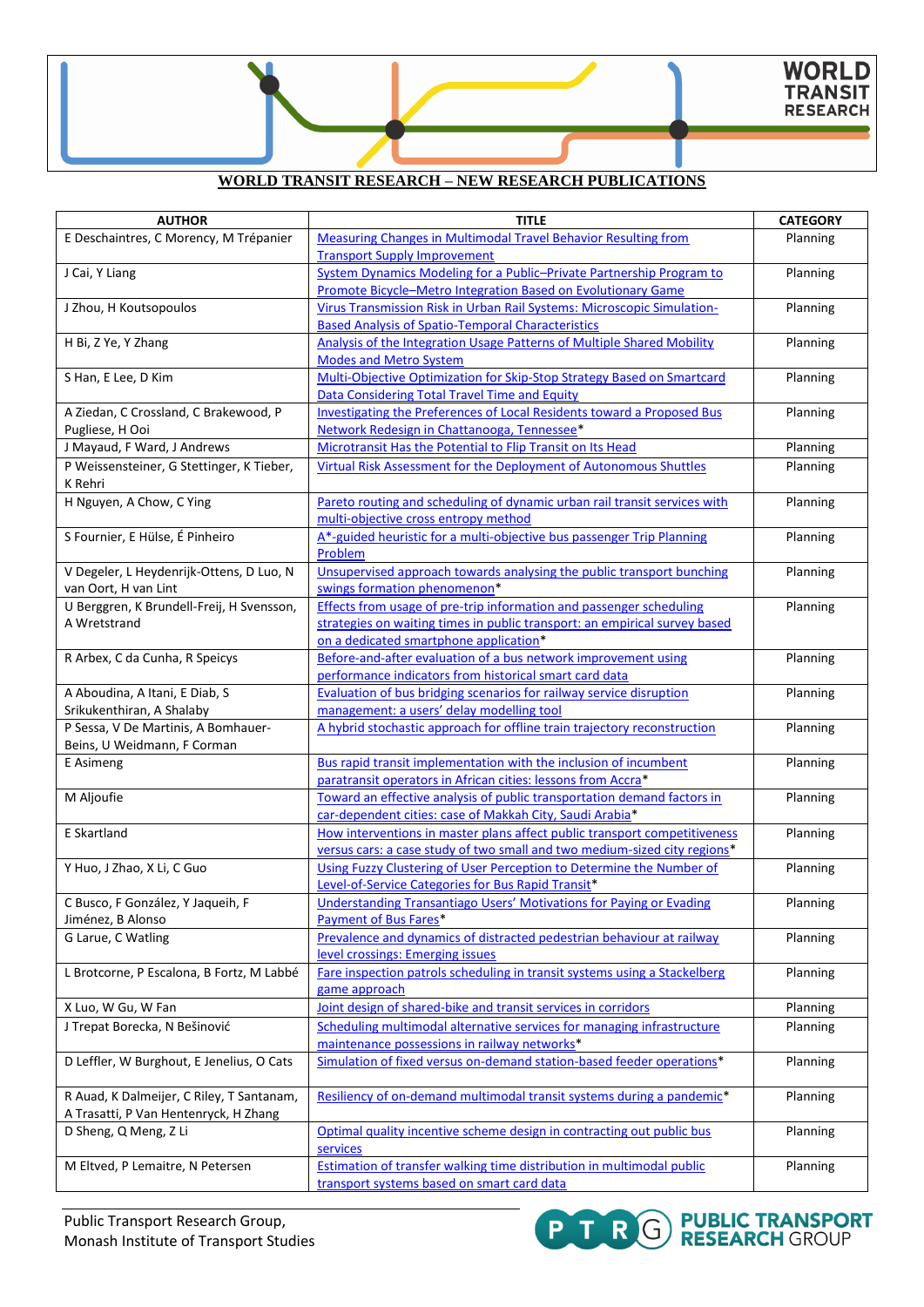# WORLD<br>TRANSIT<br>RESEARCH

| Y Lv, D Zhi, H Sun, G Qi                                       | Mobility pattern recognition based prediction for the subway station<br>related bike-sharing trips                                                          | Planning  |
|----------------------------------------------------------------|-------------------------------------------------------------------------------------------------------------------------------------------------------------|-----------|
| H Bao, J Ng                                                    | Tradable parking permits as a transportation demand management<br>strategy: A behavioural investigation*                                                    | Planning  |
| K Guo, L Zhang                                                 | Simulation-based passenger evacuation optimization in metro stations<br>considering multi-objectives*                                                       | Planning  |
| T Chen, Y Lu, X Fu, N Sze, H Ding                              | A resampling approach to disaggregate analysis of bus-involved crashes<br>using panel data with excessive zeros*                                            | Planning  |
| M Chiscano                                                     | Improving the design of urban transport experience with people with<br>disabilities                                                                         | Planning  |
| L Ravensbergen, K Newbold, R Ganann, C<br>Sinding              | 'Mobility work': Older adults' experiences using public transportation                                                                                      | Planning  |
| A Fielbaum, S Jara-Diaz, A Gschwender                          | Lines spacing and scale economies in the strategic design of transit systems<br>in a parametric city                                                        | Planning  |
| L Frank, E Fox, J Ulmer, J Chapman, L<br>Braun                 | Quantifying the health benefits of transit-oriented development: Creation<br>and application of the San Diego Public Health Assessment Model (SD-<br>PHAM)* | Planning  |
| S Kirtonia, Y Sun                                              | Evaluating rail transit's comparative advantages in travel cost and time<br>over taxi with open data in two U.S. cities*                                    | Planning  |
| M Ashraf, M Hossen, K Dey, S El-Dabaja,<br>M Aljeri, B Naik    | <b>Impacts of Bike Sharing Program on Subway Ridership in New York City</b>                                                                                 | Ridership |
| M Asim, A Weiss, L Kattan, S Wirasinghe                        | Transit Users' Mode Choice Behavior During Light Rail Transit Short-Term<br><b>Planned Service Disruption*</b>                                              | Ridership |
| N Dent, L Hawa, J DeWeese, R Wasfi, Y<br>Kestens, A El-Geneidy | Market-Segmentation Study of Future and Potential Users of the New<br>Réseau Express Métropolitain Light Rail in Montreal, Canada*                          | Ridership |
| X You, L Zhu, Z Liu, Y Huang                                   | <b>Experimental Study on the Relationship between Fatigue and Unsafe</b><br><b>Behavior of Urban Rail Transit Drivers</b>                                   | Ridership |
| E Lee, K Kim, S Kho, D Kim, S Cho                              | <b>Estimating Express Train Preference of Urban Railway Passengers Based on</b><br><b>Extreme Gradient Boosting (XGBoost) using Smart Card Data</b>         | Ridership |
| W Riggs, L Yudowitz                                            | <b>Snap Judgements and Availability Bias in Travel Decisions</b>                                                                                            | Ridership |
| K Jiang, C Shao, Z Feng, Q Yue, Z Yu, S<br>Zhu, Z Huang        | The impact of E-bus satisfaction on driving behaviour: A questionnaire-<br>based study on E-bus drivers                                                     | Ridership |
| N Nadimi, A Sangdeh, A Amiri                                   | Deciding about the effective factors on improving public transit popularity<br>among women in developing countries                                          | Ridership |
| F Meinherz, L Fritz                                            | 'Ecological concerns weren't the main reason why I took the bus, that<br>association only came afterwards': on shifts in meanings of everyday<br>mobility*  | Ridership |
| A Karner                                                       | People-focused and Near-term Public Transit Performance Analysis*                                                                                           | Ridership |
| S Berrebi, S Joshi, K Watkins                                  | Cross-Checking Automated Passenger Counts for Ridership Analysis*                                                                                           | Ridership |
| X Yan, W Yang, X Zhang, Y Xu, I Bejleri, X<br>Zhao             | A spatiotemporal analysis of e-scooters' relationships with transit and<br>station-based bikeshare                                                          | Ridership |
| J Arriagada, M Munizaga, C Guevara, C<br>Prato                 | Unveiling route choice strategy heterogeneity from smart card data in a<br>large-scale public transport network*                                            | Ridership |
| J Weschke, F Bahamonde-Birke, K Gade,<br>E Kazagli             | Asking the Wizard-of-Oz: How experiencing autonomous buses affects<br>preferences towards their use for feeder trips in public transport                    | Ridership |
| A Ziedan, N Shah, Y Wen, C Brakewood, C<br>Cherry, J Cole      | Complement or compete? The effects of shared electric scooters on bus<br>ridership*                                                                         | Ridership |
| N Zeiske, E van der Werff, L Steg                              | The effects of a financial incentive on motives and intentions to commute<br>to work with public transport in the short and long term*                      | Ridership |
| T Monahan, C Lamb                                              | Transit's downward spiral: Assessing the social-justice implications of ride-<br>hailing platforms and COVID-19 for public transportation in the US*        | Ridership |
| P Meredith-Karam, H Kong, S Wang, J<br>Zhao                    | The relationship between ridehailing and public transit in Chicago: A<br>comparison before and after COVID-19                                               | Ridership |
| Z Cserdi, Z Kenesei                                            | Attitudes to forced adoption of new technologies in public transportation<br>services*                                                                      | Ridership |
| P da Silva, S Kaplan, P Taco                                   | Service climate antecedents of transit passenger complaints and temporary<br>opt-out: The case study of Brasília                                            | Ridership |
| C Woo, K Cao, J Zarnikau, T Yip, A Chow                        | What moves Hong Kong's train ridership?                                                                                                                     | Ridership |

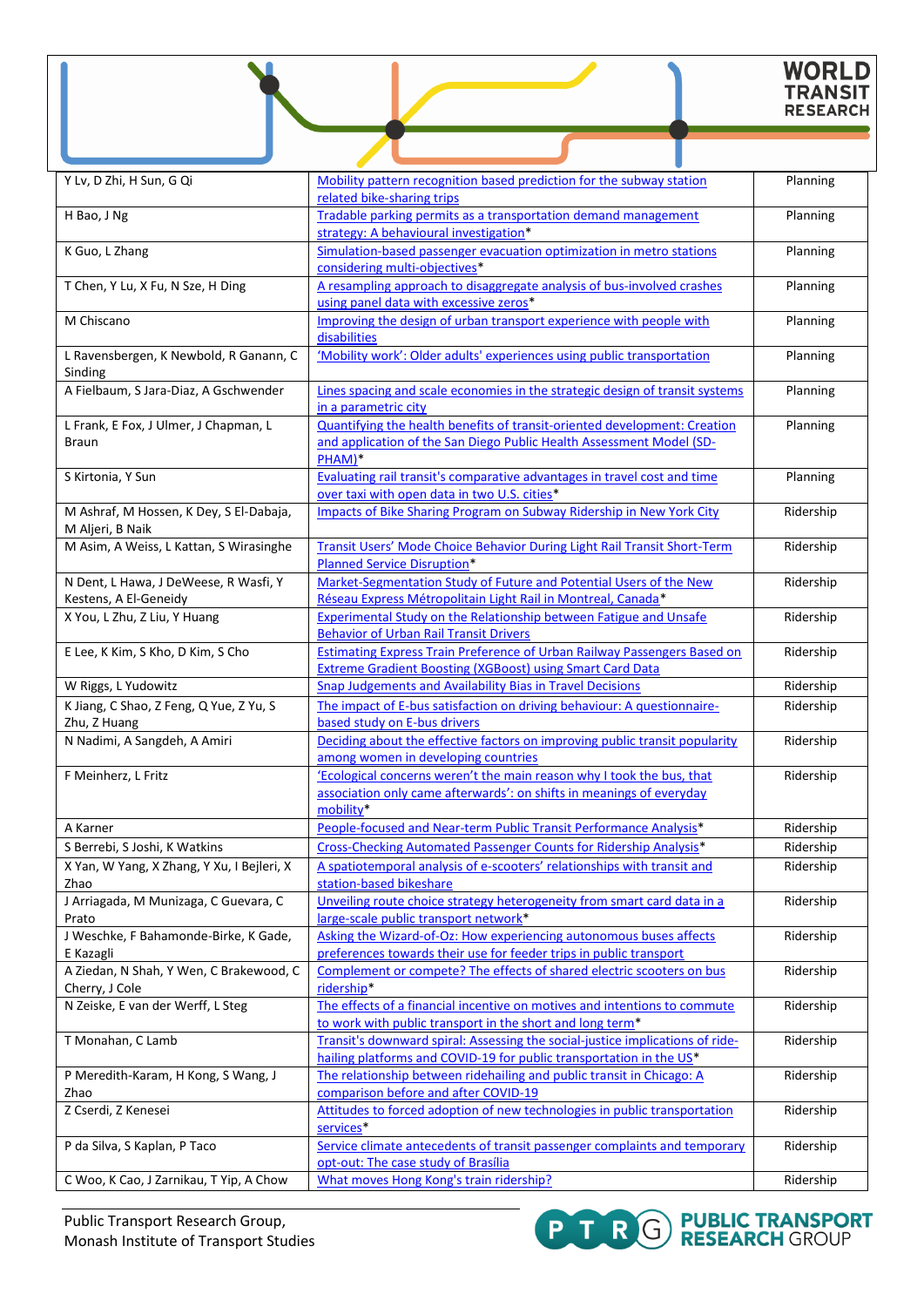# WORLD<br>TRANSIT<br>RESEARCH

| E Lunke, N Fearnley, J Aarhaug                       | Public transport competitiveness vs. the car: Impact of relative journey                                            | Ridership      |
|------------------------------------------------------|---------------------------------------------------------------------------------------------------------------------|----------------|
|                                                      | time and service attributes*                                                                                        |                |
| S Chakrabarti                                        | Passively wait for gridlock, or proactively invest in service? Strategies to                                        | Ridership      |
|                                                      | promote car-to-transit switches among aspirational urbanites in rapidly                                             |                |
|                                                      | developing contexts*                                                                                                |                |
| A Itani, A Shalaby                                   | Assessing the Bus Bridging Effectiveness on the Operational Resilience of                                           | Operations     |
|                                                      | the Subway Service in Toronto*                                                                                      |                |
| W Yan, H Yao, L Chen, H Rayaprolu, E                 | <b>Impacts of School Reopening on Variations in Local Bus Performance in</b>                                        | Operations     |
| Moylan                                               | Sydney                                                                                                              |                |
| S Moon, S Cho, D Kim                                 | Designing Multiple Short-Turn Routes to Mitigate the Crowding on a Bus<br>Network*                                  | Operations     |
| G Matos, L Albino, R Saldanha, E                     | Solving periodic timetabling problems with SAT and machine learning                                                 | Operations     |
| Morgado                                              |                                                                                                                     |                |
| Z Han, B Han, D Li, S Ning, R Yang, Y Yin            | Train timetabling in rail transit network under uncertain and dynamic                                               | Operations     |
|                                                      | demand using Advanced and Adaptive NSGA-II                                                                          |                |
| S Binder, M Maknoon, S Azadeh, M<br><b>Bierlaire</b> | Passenger-centric timetable rescheduling: A user equilibrium approach*                                              | Operations     |
| R Grahn, S Qian, C Hendrickson                       | Improving the performance of first- and last-mile mobility services through                                         | Operations     |
|                                                      | transit coordination, real-time demand prediction, advanced reservations,                                           |                |
|                                                      | and trip prioritization                                                                                             |                |
| J Godachevich, A Tirachini                           | Does the measured performance of bus operators depend on the index                                                  | Operations     |
|                                                      | chosen to assess reliability in contracts? An analysis of bus headway                                               |                |
|                                                      | variability                                                                                                         |                |
| M Harirchian, M Azadi, S Kermanshahi, M              | <b>Revisiting Transit-Oriented Development Evaluation for Urban Master</b>                                          | Land use       |
| Bashirinia, M Ghasri                                 | Plans in the Context of Developing Countries                                                                        |                |
| L Wang, T Miwa, M Jiang, T Morikawa                  | Heterogeneous residential distribution changes and spillover effects by                                             | Land use       |
|                                                      | railway projects: The case study of Nagoya, Japan                                                                   |                |
| X Wu, Y Lu, Y Gong, Y Kang, L Yang, Z Gou            | The impacts of the built environment on bicycle-metro transfer trips: A                                             | Land use       |
|                                                      | new method to delineate metro catchment area based on people's actual<br>cycling space                              |                |
| A Moreno-Monroy, F Ramos                             | The impact of public transport expansions on informality: The case of the                                           | Land use       |
|                                                      | São Paulo Metropolitan Region*                                                                                      |                |
| L Guzman, H Enríquez, P Hessel                       | BRT system in Bogotá and urban effects: More residential land premiums?*                                            | Land use       |
| S Oh, N Chen                                         | Do public transit and agglomeration economies collectively enhance low-                                             | Land use       |
|                                                      | skilled job accessibility in Portland, OR?*                                                                         |                |
| D Arias, K Todd, J Krieger, S Maddox, P              | Using GTFS to Calculate Travel Time Savings Potential of Bus Preferential                                           | Infrastructure |
| Haley, K Watkins, S Berrebi                          | <b>Treatments</b>                                                                                                   |                |
| M Bayrok, S Guler, P Schonfeld                       | <b>Implementation Sequence Optimization for Dedicated Bus Lane Projects</b>                                         | Infrastructure |
| J Ye, Y Jiang, J Chen, Z Liu, R Guo                  | Joint optimisation of transfer location and capacity for a capacitated                                              | Infrastructure |
|                                                      | multimodal transport network with elastic demand: a bi-level                                                        |                |
|                                                      | programming model and paradoxes*                                                                                    |                |
| M Alvo, G Angulo, M Klapp                            | An exact solution approach for an electric bus dispatch problem                                                     | Infrastructure |
| A Zhang, T Li, Y Zheng, X Li, M Abdullah, C          | Mixed electric bus fleet scheduling problem with partial mixed-route and                                            | Infrastructure |
| Dong                                                 | partial recharging                                                                                                  |                |
| D Hensher                                            | The case for negotiated contracts under the transition to a green bus fleet                                         | Organisation   |
| J Odeck, H Høyem                                     | The impact of competitive tendering on operational costs and market                                                 | Organisation   |
|                                                      | concentration in public transport: The Norwegian car ferry services                                                 |                |
| X Bai, Z Jin, Y Chiu                                 | Performance evaluation of China's railway passenger transportation sector                                           | Organisation   |
| A Karner, K Levine                                   | Equity-Advancing Practices at Public Transit Agencies in the United States*                                         | Policy         |
| M Henriksson, J Berg, C Lindkvist, K Lucas           | Questioning mobility ideals - the value of proximity for residents in socially                                      | Policy         |
|                                                      | deprived urban areas in Sweden*                                                                                     |                |
| D Yao, L Xu, C Zhang, J Li                           | Revisiting the interactions between bus service quality, car ownership and                                          | Policy         |
|                                                      | mode use: A case study in Changzhou, China                                                                          |                |
| C Krelling, M Badami                                 | Cost-effectiveness analysis of compressed natural gas implementation in                                             | Economics      |
|                                                      | the public bus transit fleet in Delhi, India*<br>Compensation and coordination mechanisms on China's railway public |                |
| D Gong, L Ren, S Liu, X Yan                          | transportation service*                                                                                             | Economics      |
|                                                      |                                                                                                                     |                |